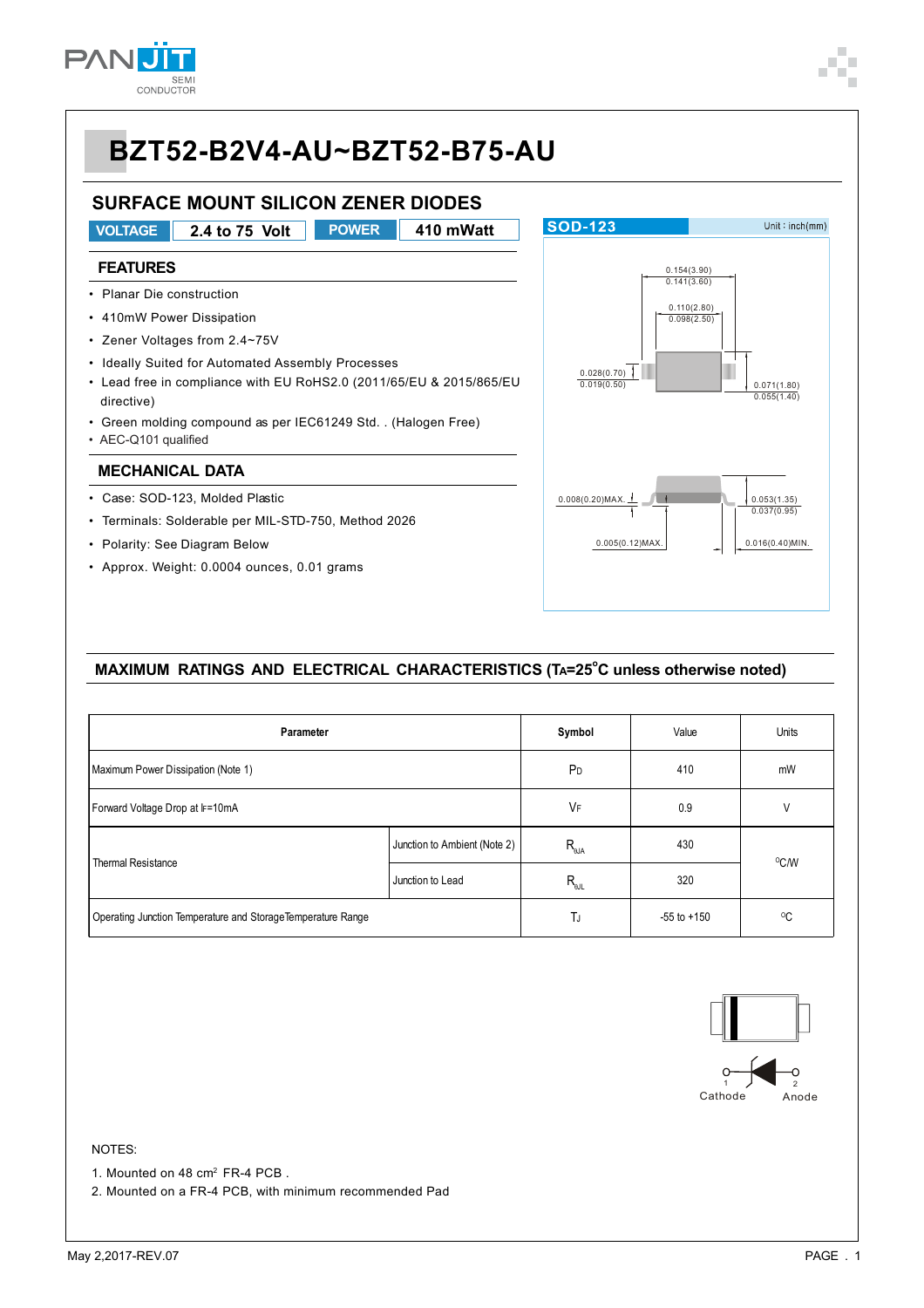

| Part Number             | Nominal Zener Voltage |        | Max. Zener Impedance |                |         | <b>MaxReverse</b><br>Leakage Current |      | Marking |        |                |
|-------------------------|-----------------------|--------|----------------------|----------------|---------|--------------------------------------|------|---------|--------|----------------|
|                         |                       | Vz@kT  |                      | $ZT$ $@$ $ZT$  |         | Zzk @ Izk                            |      | k @VR   |        | Code           |
|                         | Nom. V                | Min. V | Max. V               | Ω              | mA      | Ω                                    | mA   | μA      | $\vee$ |                |
| 410 mWatts Zener Diodes |                       |        |                      |                |         |                                      |      |         |        |                |
| BZT52-B2V4-AU           | 2.4                   | 2.35   | 2.45                 | 85             | 5.0     | 600                                  | 1.00 | 100     | 1.0    | W <sub>1</sub> |
| BZT52-B2V7-AU           | 2.7                   | 2.64   | 2.75                 | 83             | 5.0     | 600                                  | 1.00 | 75      | 1.0    | W <sub>2</sub> |
| BZT52-B3-AU             | 3.0                   | 2.94   | 3.06                 | 95             | 5.0     | 600                                  | 1.00 | 50      | 1.0    | W3             |
| BZT52-B3V3-AU           | 3.3                   | 3.23   | 3.37                 | 95             | 5.0     | 600                                  | 1.00 | 25      | 1.0    | W4             |
| BZT52-B3V6-AU           | 3.6                   | 3.52   | 3.67                 | 95             | 5.0     | 600                                  | 1.00 | 15      | 1.0    | W5             |
| BZT52-B3V9-AU           | 3.9                   | 3.82   | 3.98                 | 95             | 5.0     | 600                                  | 1.00 | 10      | 1.0    | W <sub>6</sub> |
| BZT52-B4V3-AU           | 4.3                   | 4.21   | 4.39                 | 95             | 5.0     | 600                                  | 1.00 | 5.0     | 1.0    | W7             |
| BZT52-B4V7-AU           | 4.7                   | 4.61   | 4.79                 | 78             | 5.0     | 500                                  | 1.00 | 5.0     | 1.0    | W8             |
| BZT52-B5V1-AU           | 5.1                   | 5.00   | 5.20                 | 60             | 5.0     | 480                                  | 1.00 | 0.1     | 0.8    | W9             |
| BZT52-B5V6-AU           | 5.6                   | 5.49   | 5.71                 | 40             | 5.0     | 400                                  | 1.00 | 0.1     | 1.0    | <b>WA</b>      |
| BZT52-B6V2-AU           | 6.2                   | 6.08   | 6.32                 | 10             | 5.0     | 150                                  | 1.00 | 0.1     | 2.0    | WB             |
| BZT52-B6V8-AU           | 6.8                   | 6.66   | 6.94                 | 8              | 5.0     | 80                                   | 1.00 | 0.1     | 3.0    | WC             |
| BZT52-B7V5-AU           | 7.5                   | 7.35   | 7.65                 | 7              | 5.0     | 80                                   | 1.00 | 0.1     | 5.0    | <b>WD</b>      |
| BZT52-B8V2-AU           | 8.2                   | 8.04   | 8.36                 | $\overline{7}$ | 5.0     | 80                                   | 1.00 | 0.1     | 6.0    | WE             |
| BZT52-B8V7-AU           | 8.7                   | 8.53   | 8.87                 | $\overline{7}$ | 5.0     | 100                                  | 1.00 | 0.1     | 6.5    | 87C            |
| BZT52-B9V1-AU           | 9.1                   | 8.92   | 9.28                 | 10             | 5.0     | 100                                  | 1.00 | 0.1     | 7.0    | WF             |
| BZT52-B10-AU            | 10                    | 9.80   | 10.20                | 15             | 5.0     | 150                                  | 1.00 | 0.1     | 7.5    | WG             |
| BZT52-B11-AU            | 11                    | 10.78  | 11.22                | 20             | 5.0     | 150                                  | 1.00 | 0.1     | 8.5    | WH             |
| BZT52-B12-AU            | 12                    | 11.76  | 12.24                | 20             | 5.0     | 150                                  | 1.00 | 0.1     | 9.0    | WI             |
| BZT52-B13-AU            | 13                    | 12.74  | 13.26                | 25             | 5.0     | 170                                  | 1.00 | 0.1     | 10.0   | WK             |
| BZT52-B14-AU            | 14                    | 13.72  | 14.28                | 25             | 5.0     | 170                                  | 1.00 | 0.1     | 10.5   | WJ             |
| BZT52-B15-AU            | 15                    | 14.70  | 15.30                | 30             | 5.0     | 200                                  | 1.00 | 0.1     | 11.0   | <b>WL</b>      |
| BZT52-B16-AU            | 16                    | 15.68  | 16.32                | 40             | 5.0     | 200                                  | 1.00 | 0.1     | 12.0   | <b>WM</b>      |
| BZT52-B17-AU            | 17                    | 16.66  | 17.34                | 40             | 5.0     | 200                                  | 1.00 | 0.1     | 13.0   | 17C            |
| BZT52-B18-AU            | 18                    | 17.64  | 18.36                | 50             | 5.0     | 225                                  | 1.00 | 0.1     | 14.0   | <b>WN</b>      |
| BZT52-B20-AU            | 20                    | 19.60  | 20.40                | 50             | 5.0     | 225                                  | 1.00 | 0.1     | 15.0   | WO             |
| BZT52-B22-AU            | 22                    | 21.56  | 22.44                | 55             | 5.0     | 250                                  | 1.00 | 0.1     | 17.0   | <b>WP</b>      |
| BZT52-B24-AU            | 24                    | 23.52  | 24.48                | 80             | 5.0     | 250                                  | 1.00 | 0.1     | 18.0   | WR.            |
| BZT52-B27-AU            | 27                    | 26.46  | 27.54                | 80             | 5.0     | 300                                  | 1.00 | 0.1     | 20.0   | WS             |
| BZT52-B28-AU            | 28                    | 27.44  | 28.56                | 80             | 5.0     | 300                                  | 1.00 | 0.1     | 22.0   | 28C            |
| BZT52-B30-AU            | 30                    | 29.40  | 30.60                | 80             | 5.0     | 300                                  | 1.00 | 0.1     | 22.5   | WT             |
| BZT52-B33-AU            | 33                    | 32.34  | 33.66                | 80             | 5.0     | 325                                  | 1.00 | 0.1     | 25.0   | WU             |
| BZT52-B36-AU            | 36                    | 35.28  | 36.72                | 90             | 5.0     | 350                                  | 1.00 | 0.1     | 27.0   | WW             |
| BZT52-B39-AU            | 39                    | 38.22  | 39.78                | 90             | 5.0     | 350                                  | 1.00 | 0.1     | 29.0   | WX             |
| BZT52-B43-AU            | 43                    | 42.14  | 43.86                | 100            | 5.0     | 375                                  | 1.00 | 0.1     | 32.0   | WY.            |
| BZT52-B47-AU            | 47                    | 46.06  | 47.94                | 100            | 5.0     | 375                                  | 1.00 | 0.1     | 35.0   | WZ             |
| BZT52-B51-AU            | 51                    | 49.98  | 52.02                | 100            | 5.0     | 400                                  | 1.00 | 0.1     | 38.0   | XA             |
| BZT52-B56-AU            | 56                    | 54.88  | 57.12                | 135            | $2.5\,$ | 1000                                 | 1.00 | 0.1     | 42.0   | X2             |
| BZT52-B62-AU            | 62                    | 60.76  | 63.24                | 150            | 2.5     | 1000                                 | 1.00 | 0.1     | 46.0   | X3             |
| BZT52-B68-AU            | 68                    | 66.64  | 69.36                | 200            | $2.5\,$ | 1000                                 | 1.00 | 0.1     | 51.0   | X4             |
| BZT52-B75-AU            | 75                    | 73.50  | 76.50                | 250            | 2.5     | 1000                                 | 1.00 | 0.1     | 56.0   | X5             |

Ì.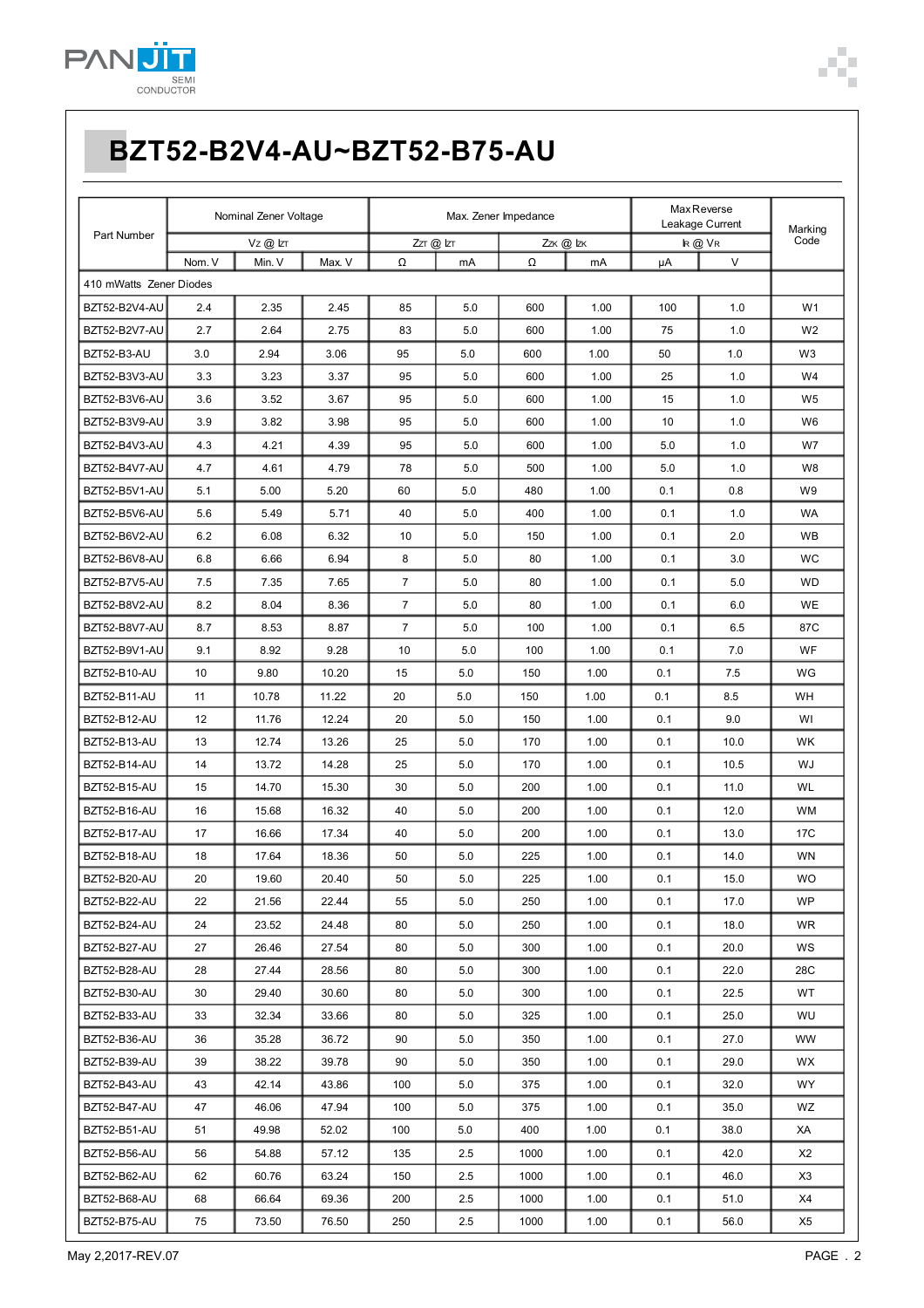

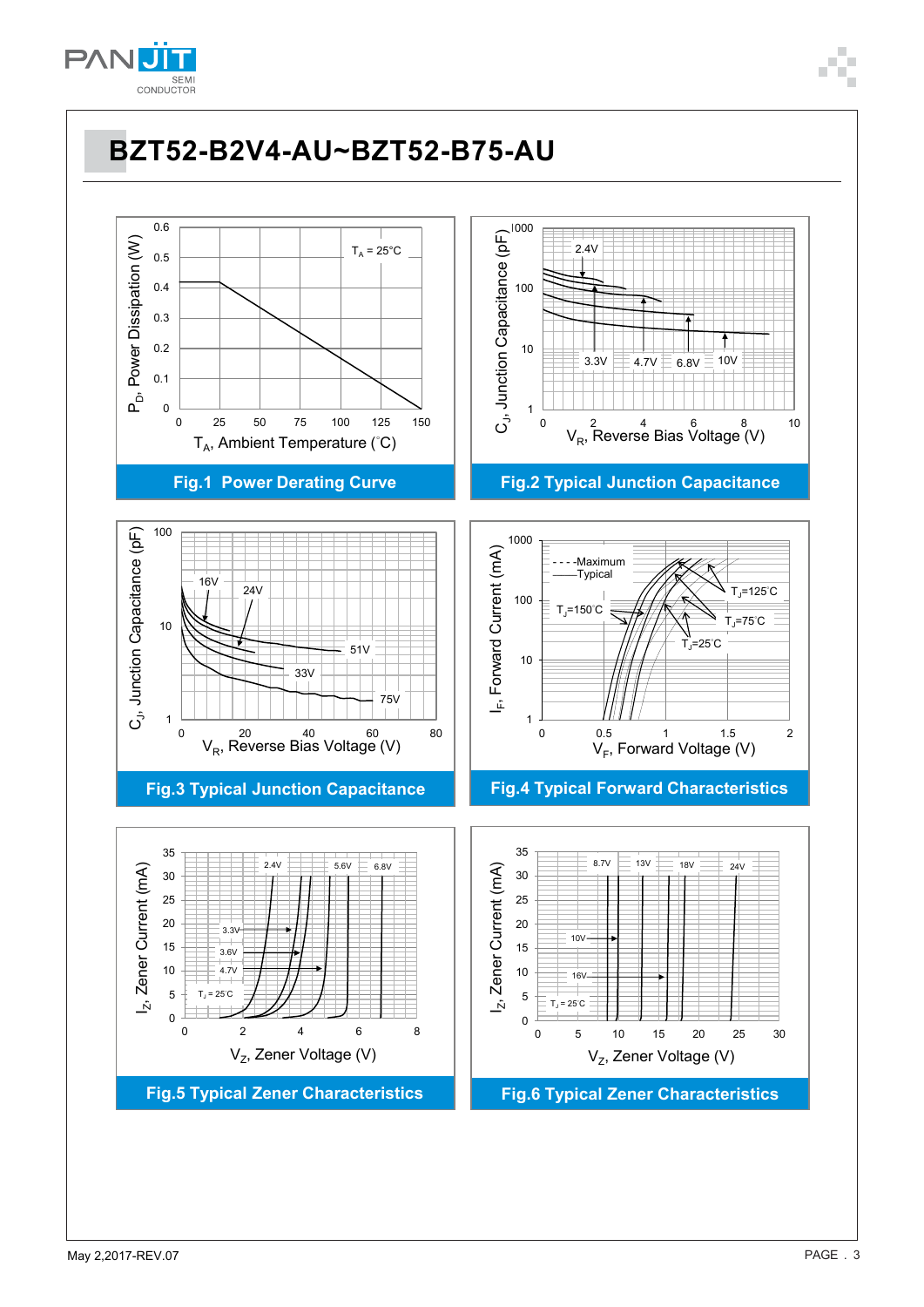

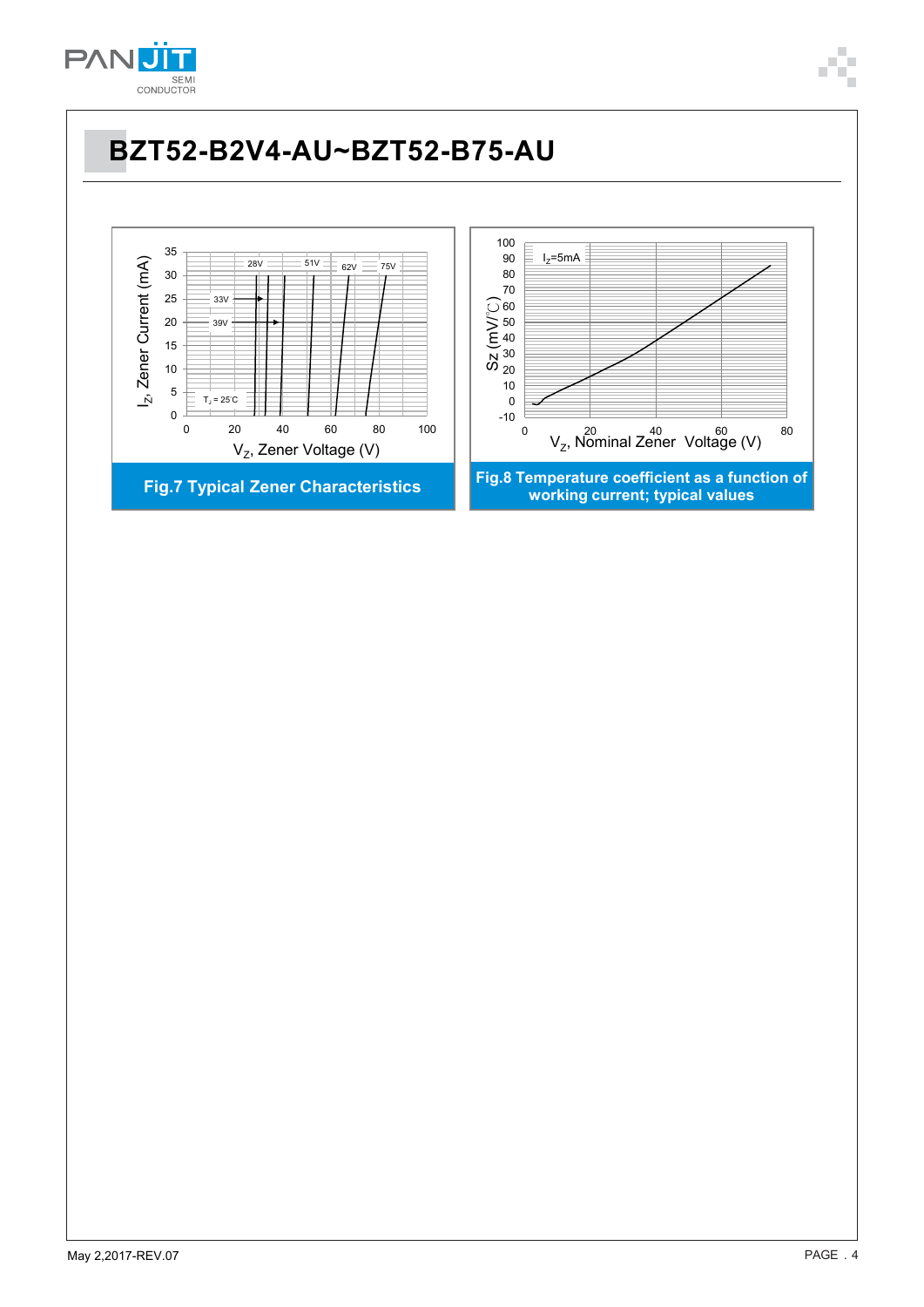

# **MOUNTING PAD LAYOUT SOD-123**  $Unit:inch(mm)$  $\frac{0.167}{(4.25)}$  $0.091$ 0.038  $\frac{0.000}{(0.97)}$  $(2.31)$  $\frac{0.048}{(1.22)}$

#### **ORDER INFORMATION**

- Packing information
	- T/R 10K per 13" plastic Reel
	- T/R 3K per 7" plastic Reel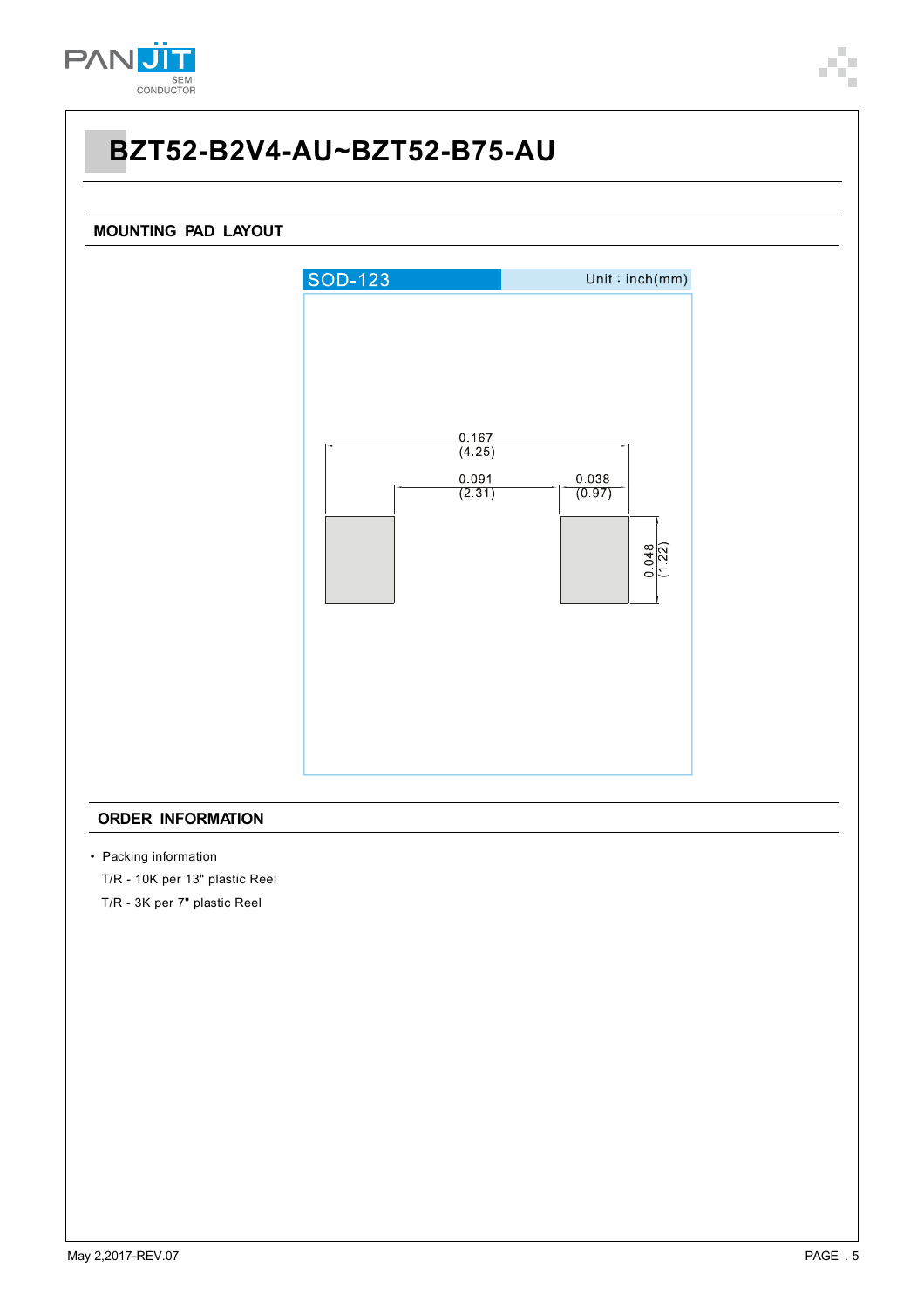

### **Part No\_packing code\_Version**

BZT52-B2V4-AU\_R1\_000A1 BZT52-B2V4-AU\_R2\_000A1

#### **For example :**

**RB500V-40\_R2\_00001** т

**Part No.**

**Serial number Version code means HF**

**Packing size code means 13"**

**Packing type means T/R**

| <b>Packing Code XX</b>                         |                      |                                            |                |                                                      | <b>Version Code XXXXX</b> |               |  |  |
|------------------------------------------------|----------------------|--------------------------------------------|----------------|------------------------------------------------------|---------------------------|---------------|--|--|
| <b>Packing type</b>                            | 1 <sup>st</sup> Code | <b>Packing size code</b>                   |                | 2 <sup>nd</sup> Code HF or RoHS 1 <sup>st</sup> Code |                           | 2nd~5th Code  |  |  |
| <b>Tape and Ammunition Box</b><br>(T/B)        | A                    | N/A                                        | 0              | HF                                                   | 0                         | serial number |  |  |
| <b>Tape and Reel</b><br>(T/R)                  | R                    | 7"                                         |                | <b>RoHS</b>                                          | 1                         | serial number |  |  |
| <b>Bulk Packing</b><br>(B/P)                   | в                    | 13"                                        | $\overline{2}$ |                                                      |                           |               |  |  |
| <b>Tube Packing</b><br>(T/P)                   |                      | 26mm                                       | X              |                                                      |                           |               |  |  |
| <b>Tape and Reel (Right Oriented)</b><br>(TRR) | S                    | 52mm                                       | Υ              |                                                      |                           |               |  |  |
| <b>Tape and Reel (Left Oriented)</b><br>(TRL)  |                      | <b>PANASERT T/B CATHODE UP</b><br>(PBCU)   | U              |                                                      |                           |               |  |  |
| <b>FORMING</b>                                 | F                    | <b>PANASERT T/B CATHODE DOWN</b><br>(PBCD) | D              |                                                      |                           |               |  |  |